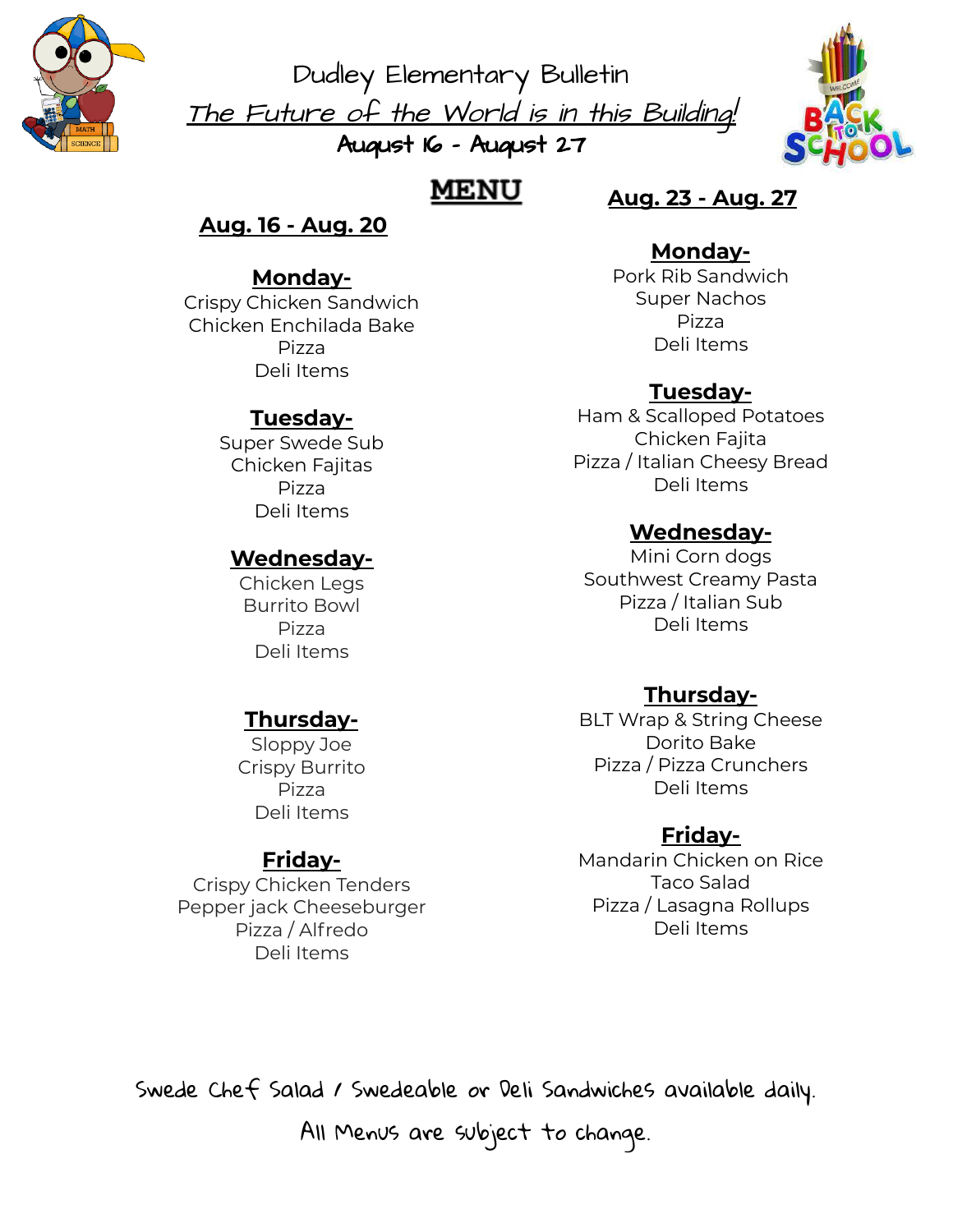

### *August 18th & August 25* will be a 2:30 dismissal.



Elementary Yearbooks 2020-2021 Dudley Elementary Yearbooks are on sale for \$13. You may purchase a yearbook from Mrs. Keith at the front desk. Ms. Libich also has a few extra yearbooks from previous school years, so if you would like one, please contact her via email at kara.libich@goswedes.org



- Art Room Supplies
- Looking ahead to those 3D projects...
- 2nd Grade Shoe Boxes by end of January
- 3rd Grade Cereal Boxes by November
- 4th Grade Milk Jugs by October
- 5th Grade Cereal Boxes by mid-January
- 6th Grade Round ice cream bucket

## Picture Day Change:

Dudley Elementary Pictures will be

taken the morning

of August 30. We

will share more details soon!



### Please Return Student Paperwork



Please return all forms that were sent home with your child on back to school night. Double check that you have filled out both sides of the paper.



Welcome Our New Staff! Erika Brown - 6th Grade Teacher Tami Smith - 3rd - 5th Grade Counselor Donica Williams - Paraprofessional Michelle Ostergard - Paraprofessional Renee Hansen - Paraprofessional

> We are looking forward to a WONDERFUL school year!!!

The Mission of Gothenburg Public Schools is to prepare all students to become lifelong learners within a positive and innovative learning environment.